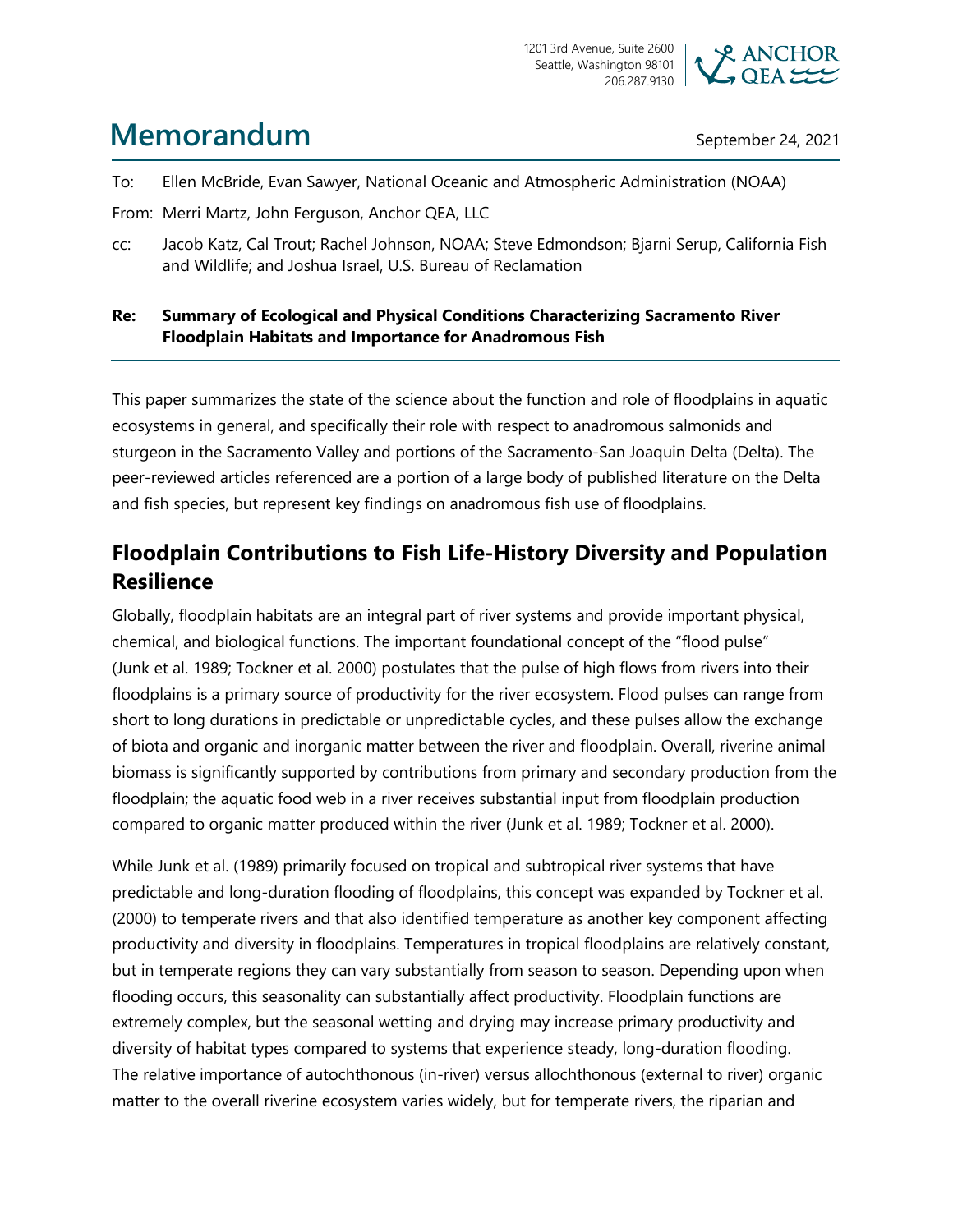floodplain contribution to the ecosystem may be a critical source of organic matter produced outside of the river.

A review of literature on floodplains (Tockner and Stanford 2002) provides evidence that floodplains are important centers of biodiversity and productivity. This is a result of the complex mosaic of aquatic, riparian, wetland, and upland habitats created by frequent disturbance and frequent inputs of nutrient-rich sediments and organic matter. While this is true even in highly modified river systems, a study of minimally modified rivers indicates that under natural conditions, there is very high dynamism that can cause high rates of floodplain habitat turnover on rapid time scales (e.g., Ward et al. [2001] reported that 80% of habitats turned over in a 3-year timespan on the Tagliamento River arising in the Italian Alps), while the overall distribution of habitats remains relatively steady over the long term. A key to floodplain conservation and restoration is that these habitats provide sufficient space for natural geomorphic processes to occur and cause dynamic floodplain turnover, which results in the continual refreshing of the habitat mosaic (Wohl et al. 2021).

Multiple hydrologic sources (e.g., river overflow, groundwater, precipitation, and tributary inflow) play a key role in the overall productivity and geomorphic resilience of floodplains to disturbance. However, the primary drivers of river-wetland floodplain corridors are a complex interaction of geology, geomorphology, and biota, with hydrology being a secondary driver. When these diverse riverine processes are functioning at scale, highly complex river-wetland corridors can make numerous small adjustments to large disturbances while remaining dynamically stable (Wohl et al. 2021).

Floodplains are important habitats to numerous fish species. Sommer et al. (2004) sampled age-0 fish assemblages in the Yolo Bypass and Sacramento River over a 3-year period and showed higher fish species diversity and richness in the Yolo Bypass compared to the river. This was attributed to the greater habitat diversity and hydrologic variation in the floodplain. Even though non-native fish comprised a substantial portion of the catch, multiple native fish species were present and primarily so earlier in the year, and thus were more closely associated with the natural flood regime (February through early May). Mahardja et al. (2019) found that Delta Smelt abundance was higher than previously known in the Yolo Bypass, hatched earlier, and exhibited higher growth rates than in the Sacramento River. This was attributed to high prey density, high turbidity, and higher temperatures in the floodplain. Delta Smelt are not typically present in Yolo Bypass during flood years, and their presence during dry years indicates that habitat accessibility can vary, but high growth rates in years of accessibility can buffer the overall population from effects in other years when suitable habitat quantity may be reduced.

Floodplains are specifically important refuge and feeding areas for anadromous species including salmonids and sturgeon, particularly for juvenile life stages. Sommer et al. (2001) compared growth rates, feeding success, and survival of juvenile Chinook salmon in floodplain (Yolo Bypass) versus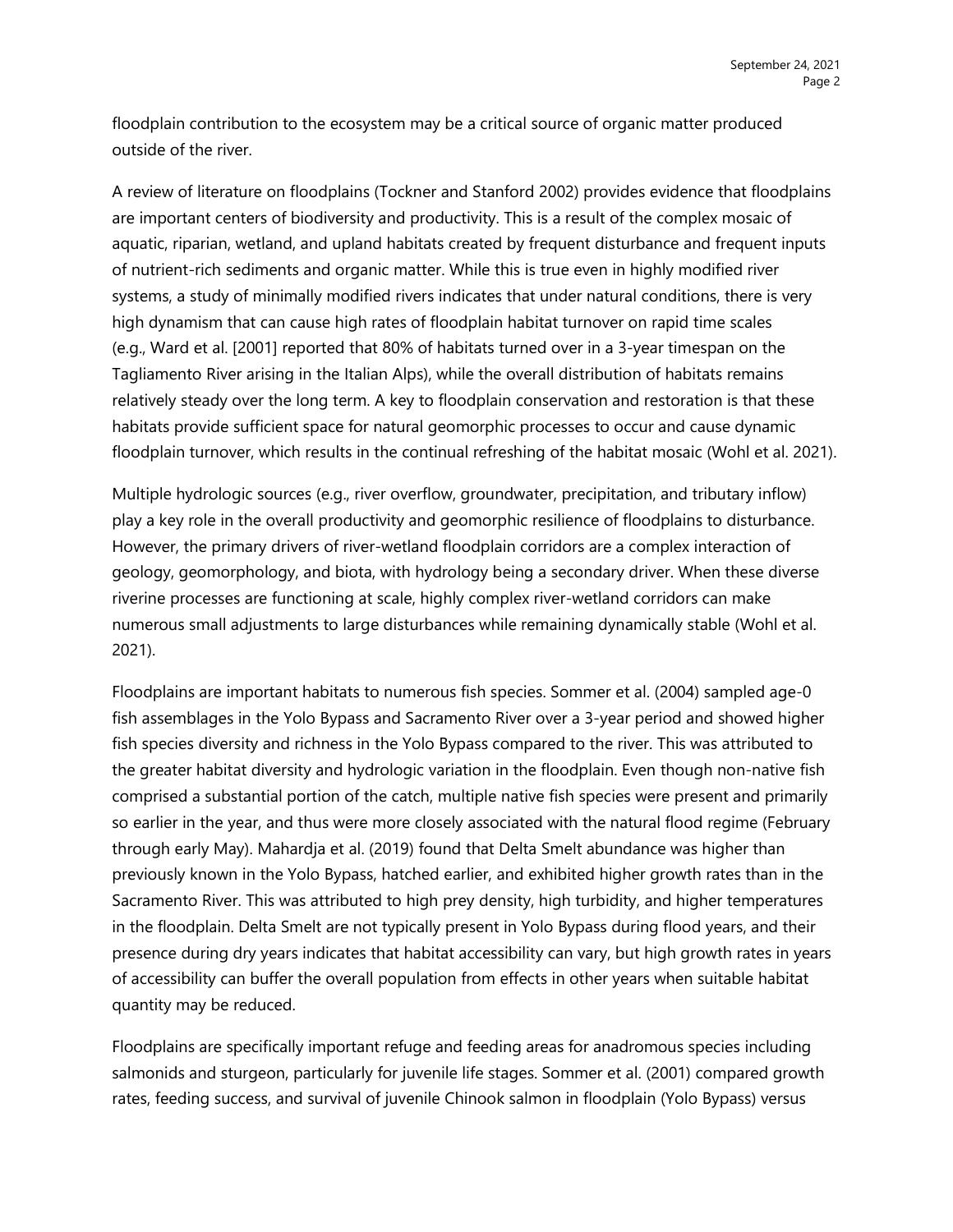riverine (Sacramento River) habitats. Salmon size (fork length) increased substantially in the Yolo Bypass compared to the river in both years, with high numbers of prey in stomach contents and indications of equivalent or slightly higher survival rates compared to the river.

## **Historical Ecology of the Sacramento River and Delta**

Historically, the lower Sacramento River and the Delta was a vast mosaic of channels, tidal and nontidal wetlands, seasonal wetlands and vernal pools, riparian areas, and upland transitional areas covering nearly 800,000 acres (Whipple et al. 2012). In its unmodified condition, the Sacramento River provided much of the freshwater flow entering the Delta (more than three times the volume of the San Joaquin River and other tributaries to the Delta). The Sacramento River flow is primarily driven by rainfall and displays high flows from December through May, with a peak in March that leads to frequent and long-duration flooding (weeks to months) throughout the flood basins dominated by extensive stands of tule (bullrush; Whipple et al. 2012).

Lakes and numerous seasonal ponds were present throughout the North Delta, although occupying only about 2% of the overall habitat area. Riparian forest occurred parallel to the Sacramento River in varying widths, occupying 10% of the historical flood basins. The North Delta transitioned into the tidally influenced Central Delta that was dominated by emergent marsh of tule, sedges, cattails, reeds, and some shrub wetlands dominated by willows, with nearly 1,600 miles of winding tidal channels. The long-duration flooding and more than 500,000 acres of freshwater emergent and tidal marsh kept the Delta perennially wet when the surrounding landscape was dry throughout the summer and fall (Whipple et al. 2012).

There is limited information on the historical use of floodplain habitats by fish. The earliest known fisheries investigations of Sacramento River floodplains focused on perceived risks of juveniles stranded in floodplain habitats during April and May at the end of the flood season, rather than benefits provided by floodplains to the majority of outmigrants that passed through these same habitats from January through March (Scofield 1913).

Based on the high diversity of fish species currently found in the Yolo Bypass (Sommer et al. 2004), which has a substantially smaller area and lower habitat diversity than the historical North Delta condition, it is likely that the floodplains supported numerous fish species in high abundance.

The evolution of four runs of Chinook salmon reflects the high diversity of habitat types and hydrologic conditions historically present in the Sacramento-San Joaquin watershed that promoted distinct run timing to exploit the highly diverse conditions. This diversity likely supported Chinook salmon, steelhead, and other native fish species abundance through flood and drought years and landscape disturbances. Habitat heterogeneity (in both space and time) creates the trait and phenotypic diversity on which fish population resilience depends (Herbold et al. 2018).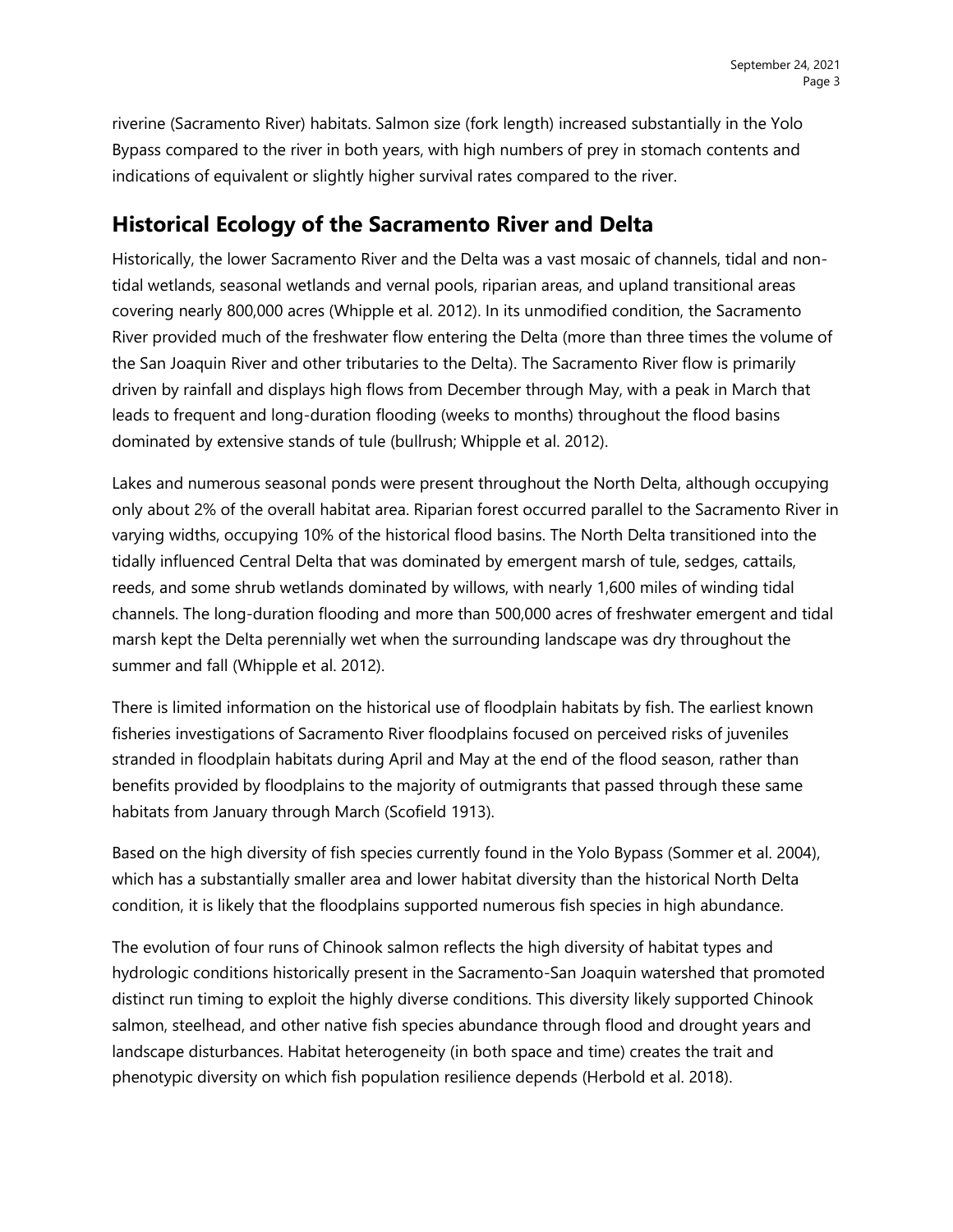Historical salmon abundance cannot be described with certainty but has been conservatively estimated at 1 to 2 million Chinook salmon spawners annually based on early commercial harvest records (Yoshiyama et al. 1998). Other salmonid species also inhabited Central Valley habitats, although in lower numbers, including winter steelhead, and pink, chum, sockeye, and coho salmon (Yoshiyama et al. 2000). Fall-run Chinook salmon has been the major salmon run in the Central Valley since 1900 and was likely so in earlier times; spawning surveys on some stocks and locations began in the late 1930's and even then, declines in abundance compared to historic estimates due to multiple human activities were evident (Yoshiyama et al. 1998). For the entire Sacramento River basin, fall-run Chinook salmon spawning escapements averaged roughly 300,000 adults annually from 1953 to 1966 and decreased to approximately 200,000 adults between 1967 and 1991 (Yoshiyama et al. 1998). From 2010 to 2018, estimated annual abundance of in-river fall-run Chinook salmon throughout the entire Central Valley averaged 145,202 (calculated from GrandTab escapement database maintained by CDFW, dated 05/07/2019).

Changes to Sacramento-San Joaquin watersheds since the first presence of Europeans are documented by Whipple et al. (2012). Major changes have occurred since Spanish exploration and establishment of missions in the 1770s, during fur trapping and ranching in the early 1800s, and gold mining in the mid-1800s that caused extensive impacts to aquatic habitats. This early period was followed by extensive wetland reclamation and levee building in the Delta from the 1850s to the early 1900s and the construction of major infrastructure to reduce flood damages and provide water supply that occurred from the early 1900s to the 1980s.

Ongoing agriculture, human development, and climate change stressors continue. Currently, more than 95% of the historical natural habitats of the Delta have been eliminated, particularly freshwater emergent wetlands, willow thickets, and seasonal wetlands (SFEI 2014). By contrast, the area of open water has increased by more than 90%. Cloern et al. (2021) provided a similar summary of changes, identifying that historically, there were multiple wetland habitat types (tidal and non-tidal marshes, open water habitats, and floodplains) that supported aquatic food webs, but today these have been disconnected and transformed for agricultural or urban uses, and approximately 98% of the marshes have been converted to other land uses, while open water habitat has increased by 80% since the early 1800s.

In addition to changes in habitat types and area, annual primary production in hydrologically connected habitats is less than 100 kilotons of carbon today, compared to approximately 1,300 kilotons in the historical landscape. Carbon consumption by herbivores and production of detritus has decreased by roughly 90%, resulting in a 90% reduction in the carbon or energy supply to aquatic consumers, from microbes to copepods to fish and birds (Cloern et al. 2021).

Sacramento River hydraulics have also been altered by engineering modifications, vegetation removal, gravel mining, and water storage and sediment retention in upstream reservoirs. This has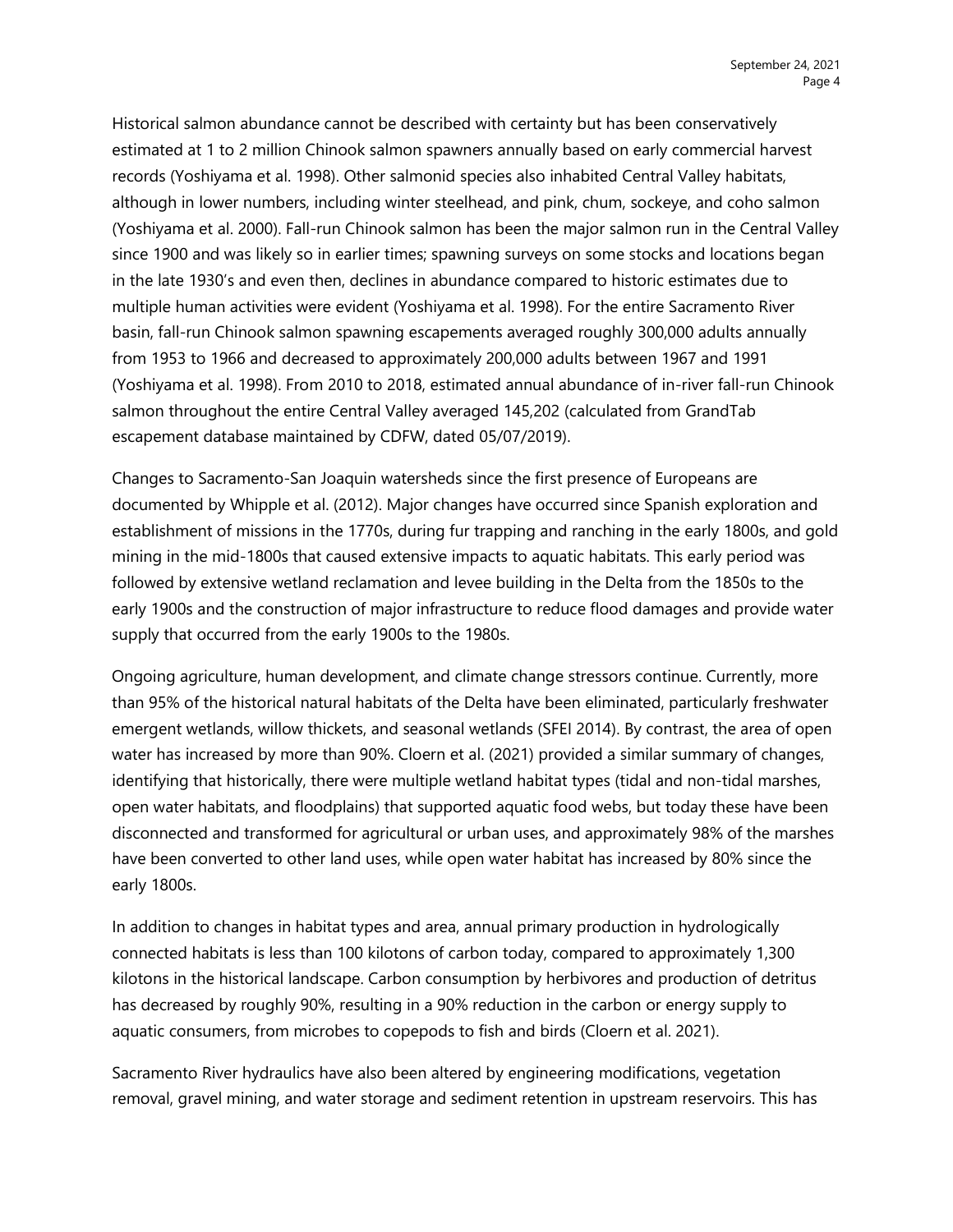resulted in significant river channel bed lowering, which decreases the hydrologic connectivity of off-channel habits by lowering river stages for a given flow, resulting in conditions whereby small floods can no longer inundate much of the original floodplain surface (Williams et al. 2009). Even remnant, hydrologically connected habitats, such as Yolo Bypass, have reduced connectivity because the landscape has been altered to drain relatively quickly (Sommer et al. 2020).

## **Juvenile Fish and the Sacramento River Floodplain**

## **Floodplain Food Webs**

Floodplains have important characteristics, such as large areas of shallow and typically low-velocity water with long residence times. These characteristics have important effects on fishes. Poff and Zimmerman's (2010) review of research on altered flow regimes found that reduced floodplain inundation duration resulted in reduced abundance of young fish across a wide range of ecosystems.

In the Central Valley, water residence times are longer in floodplain wetlands than in drainage channels or mainstem river reaches (Jeffres et al. 2020; 2.15 days, 23.5 seconds, and 1.7 seconds, respectively). These hydrologic patterns associated with seasonal, ephemeral flooding provide access for river food webs to floodplain carbon sources and contribute to highly productive heterotrophic energy pathways important to the production of fisheries resources (Jeffres et al. 2020). The seasonal hydrologic patterns in floodplains promote nutrient and organic matter cycling, enhance primary and secondary production, and facilitate higher rates of food web production compared to nearby rivers. Corline et al. (2021) compared zooplankton communities across diverse aquatic habitats inundated during winter (riverine locations within leveed river channels, restored floodplains, rice fields, flood bypasses, and unintentionally inundated agricultural lands) and found similar abundance of zooplankton communities among the habitats and that residence time was the most important factor for zooplankton community assembly. This suggests that flooding of off-channel areas capable of sustaining long residence times could consistently provide abundant, high-quality food web resources for native fish populations (Corline et al. 2021).

These characteristics of floodplain inundation all support high growth rates of fish. Seasonally flooding the Yolo Bypass resulted in significantly higher levels of zooplankton and high Chinook salmon growth rates compared to the adjacent Sacramento River; these results were similar for multiple geographical areas in the Central Valley and in different cover types (non-rice crops and fallow, weedy areas) (Sommer et al 2020). An experiment of hatchery juvenile Chinook salmon rearing in an inundated agricultural wetland versus a perennial drainage canal within the Yolo Bypass showed that salmon in the floodplain fields grew 0.92 millimeters per day, which was five times greater than the rate of growth in the Sacramento River, and zooplankton densities were 53 times more abundant in the floodplain (Jeffres et al. 2020). The field used in the experiment is usually planted to rice, but had been fallow the previous year when naturally recruited herbaceous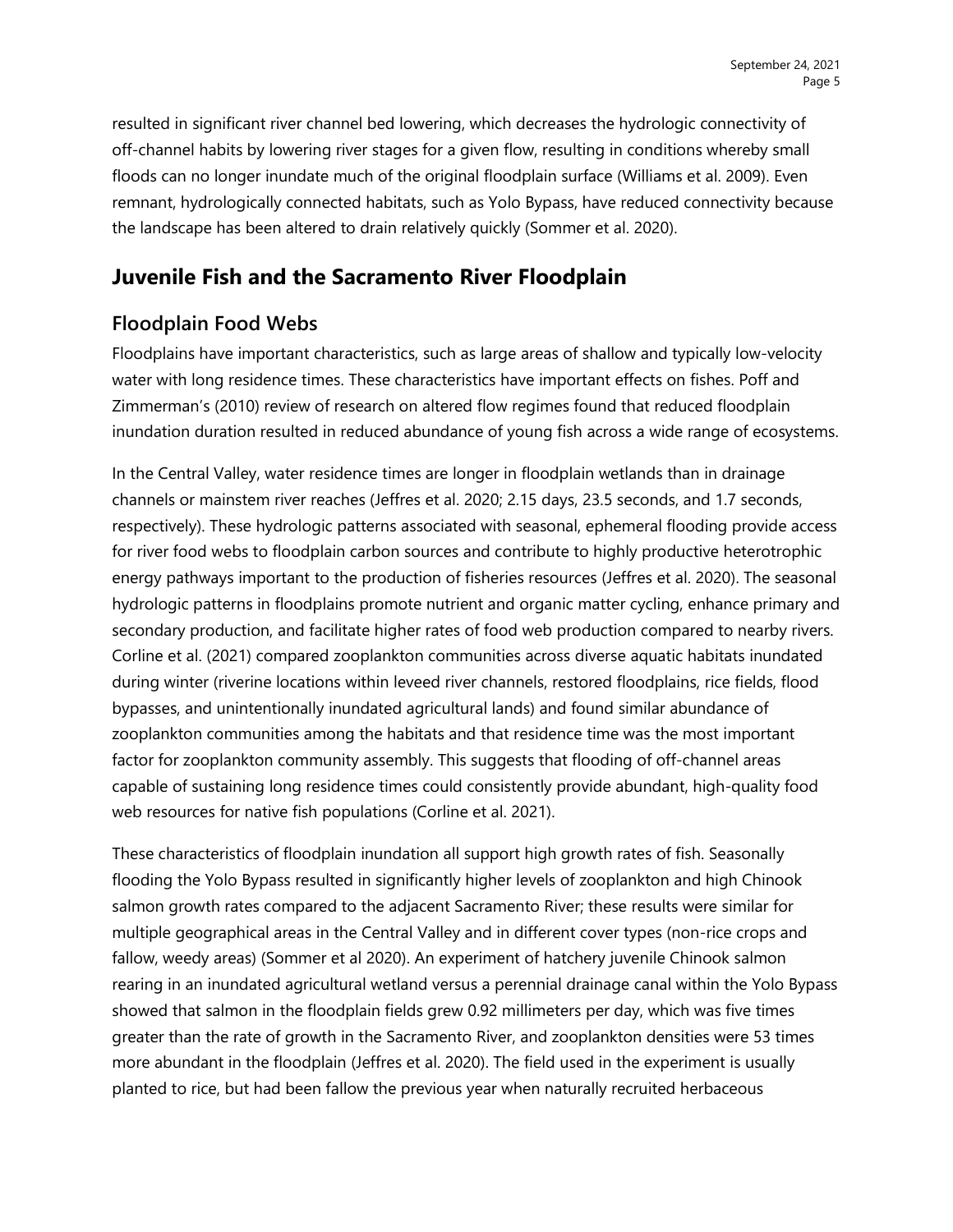vegetation had been allowed to grow. Carbon in floodplains has a much greater source component from detritus as inundation of floodplains facilitates the decomposition of terrestrial vegetation, which allows floodplain soils to leach labile carbon into the water column, whereas carbon sources in the mainstem river are primarily from in-river phytoplankton (Jeffres et al. 2020).

Sommer et al. (2001) found that juvenile salmon had significantly more prey items (particularly dipterans, which are a preferred prey item) in their stomachs in the Yolo Bypass than in the Sacramento River; although water temperatures were higher in the Yolo Bypass, the increased prey biomass and rate of consumption outweighed the increased metabolic effects of higher temperatures. Juvenile Chinook salmon in the Cosumnes River floodplain grew more rapidly on vegetated, ephemerally inundated habitats compared to perennial ponds or riverine habitats; food was abundant, and the fish grew rapidly even though the water temperature averaged 21°C for a week and daily maximum temperatures reached 25°C (Jeffres et al. 2008). This underscores the benefits of food resources even under higher-than-optimal temperatures (Williams 2012).

The hydrologic characteristics of floodplains also contribute to food webs early in the migration season of fishes that supports diverse life histories. Benigno and Sommer (2008) sampled invertebrate drift and potential sources of the invertebrates in floodplains during early winter (late December to early January). Drift was dominated by chironomids that over-summer in floodplain sediments and then rapidly emerge within 2 weeks of the floodplain sediments being inundated, which provides an important food source for fish migrating in this period.

Even though floodplain flood frequency and duration vary widely from year to year, floodplain food webs can support fish species across a wide range of conditions. Goertler et al. (2017) evaluated the diets of juvenile Chinook salmon in the Yolo Bypass during drought years and flood years. During flood years, the diet was dominated by aquatic-riparian insects, and during drought years, the diet was dominated by zooplankton. The number of inundation days was the most representative explanatory variable when compared to modeled inundation acreage and discharge, suggesting that temporal rather than spatial expansion of floodplain habitat may provide the greatest benefit to lifehistory diversity of juvenile salmon in Yolo Bypass and Cache Slough.

A specific type of managed floodplains is rice field inundation. Corline et al. (2017) studied zooplankton production in rice fields inundated during winter and found zooplankton densities to be 150 times higher than in the adjacent Sacramento River throughout the 6-week study. Katz et al. (2017) reported mean growth rates of 0.68 to 0.70 millimeters per day for juvenile Chinook salmon in winter-inundated rice fields and that Chinook salmon stomach contents were primarily cladoceran zooplankton. Managed inundation of Yolo Bypass rice fields in winter and early spring appeared to mimic the long-duration inundation of historical Sacramento Valley floodplains, re-exposing salmon to an approximated version of the hydrologic regime under which they evolved and to which they are adapted (Holmes et al. 2021).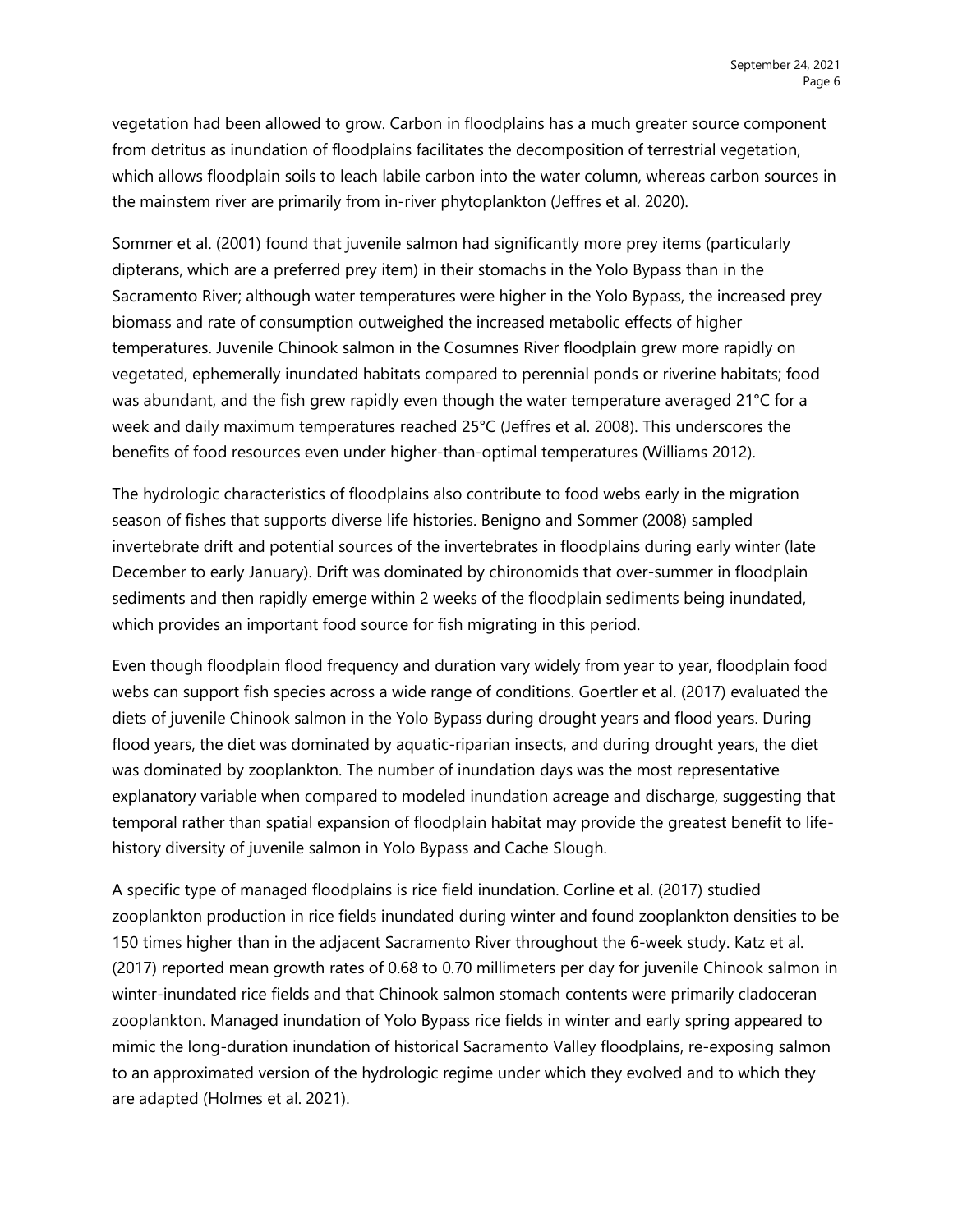Floodplains contribute to the riverine food webs downstream as biota and organic matter are transported out of the floodplain as it drains after a flood event. Schemel et al. (2004) found a rapid increase in phytoplankton production after a flood pulse into the Yolo Bypass and a high abundance of phytoplankton in discharge from the Yolo Bypass drainage channel as it drained; high levels of chlorophyll *a* were also measured further down river. While such discharges are brief, they may provide an important source of phytoplankton to downstream areas with currently low phytoplankton biomass. Years with multiple floodplain pulses may further enhance primary production and transport from the floodplain. The periodic connection and disconnection of the Cosumnes River floodplain with the channel was vital to the functioning of the floodplain as a source of concentrated suspended algal biomass to subsidize downstream aquatic ecosystems (Ahearn et al. 2006).

#### **Access, Survival, and Risks in Sacramento River Floodplains**

For fish to benefit from the productivity of floodplains described in the previous sections, they need access to floodplain habitats with sufficient frequency and duration. The Yolo Bypass typically floods in nearly 2 out of 3 years, with a flood duration of several days (4 to 10 days) or even extending to 1 or 2 months in higher flood events (Takata et al. 2017; Jeffres et al. 2020). The duration and magnitude of flooding is positively correlated with the abundance of juvenile Chinook salmon in the floodplain, because more juveniles can access the floodplain when it is connected over a longer period. Takata et al. (2017) found that juvenile Chinook salmon rear progressively longer in the Yolo Bypass during longer duration flood events, which results in larger size at emigration. Sommer et al. (2005) assessed habitat use and stranding risk for juvenile salmonids within the Yolo Bypass based on recapture of tagged fish. Juvenile Chinook salmon were found to be using all habitat types sampled (riparian, agricultural field, and natural vegetated habitats) and in all regions of the floodplain. Mean residence time varied from 30 to 56 days; fish were significantly larger when emigrating out of the floodplain than when they were released after tagging. Also, recapture rate was higher in the floodplain than in the Sacramento River in a wet year and similar or lower in moderate years, indicating that floodplain survival is not substantially lower than the river and that floodplain survival may be improved in higher flow years.

Access to floodplain habitats supports life-history diversity, an important component of stock biocomplexity and for maintaining salmon population productivity through time (Hilborn et al. 2003). All three salmon phenotypes (fry, parr, and smolts) are found in the Yolo Bypass, indicating that floodplain habitats provide rearing and migrating opportunities to a diversity of juvenile salmon life stages; however, information on residence times is limited. Johnston et al. (2018) evaluated the travel time and survival of juvenile Chinook salmon through the Yolo Bypass compared to other routes in the North Delta during dry years. Study fish were large and outfitted with acoustic transmitters. Travel time through Yolo Bypass was slightly slower and more variable than the Sacramento River, and there was no significant difference in mean survival to Chipps Island; both years of the study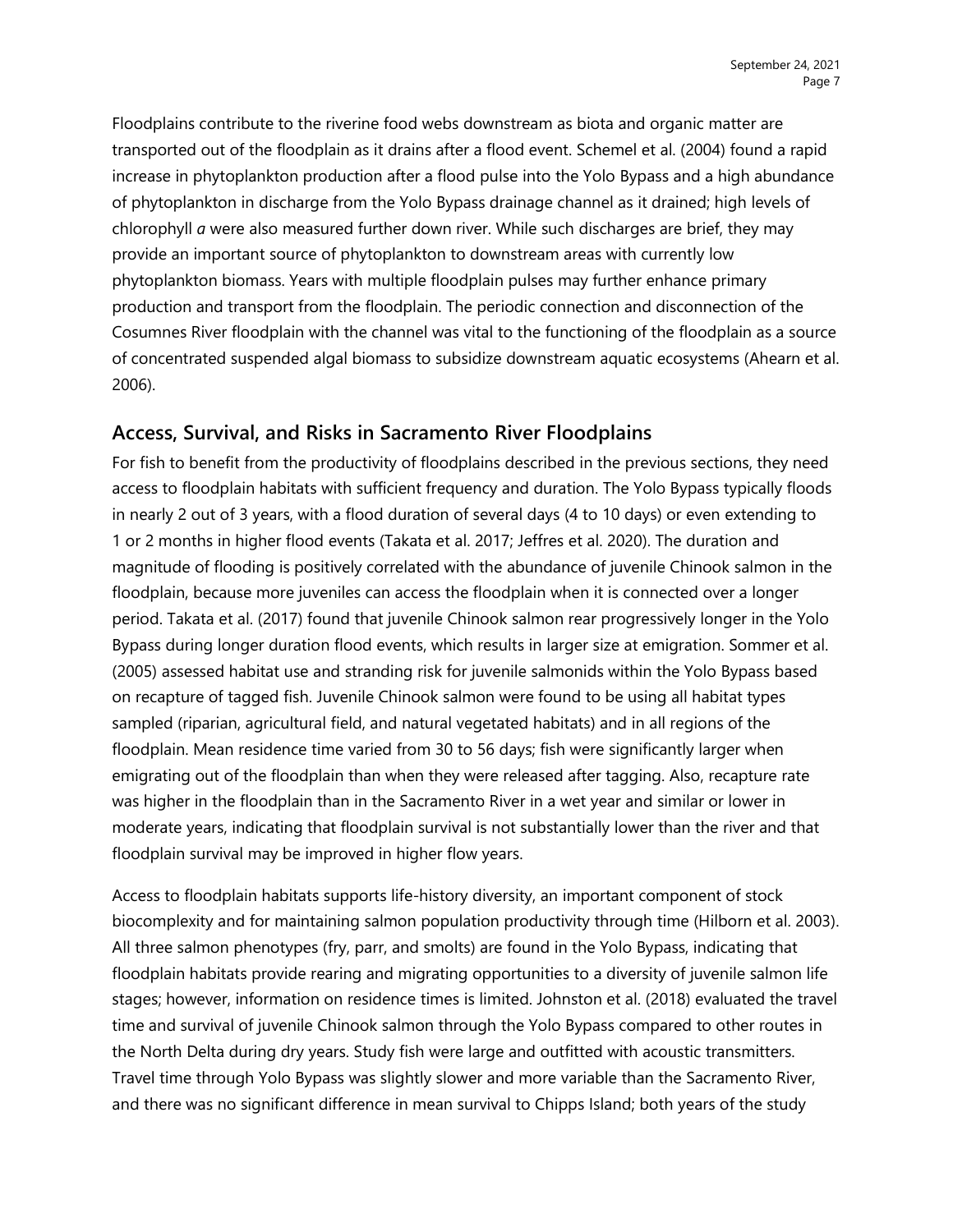were below normal or dry. While acoustic tagging studies provide information on the behavior and survival of actively migrating salmon, floodplains are thought to provide disproportionate benefits as nursery and rearing habitat to salmon that are too small to acoustically tag.

The role of life-history diversity in sustaining populations through a range of conditions has been shown in other Central Valley systems. Sturrock et al. (2019) analyzed juvenile fall-run Chinook salmon emigration, life-history diversity, and survival in comparison to flows in the Stanislaus River. Overall, years with higher flow resulted in more juveniles being produced and more adult returns, but importantly, all phenotypes were represented in adult returns, showcasing the importance of maintaining all life-history types to sustain the overall population. This was observed even though fry emigration in the river has been suppressed by lower and less variable winter flows that reduce migratory cues, result in slower travel times to downstream habitats, and may increase exposure to predation. Larger smolts have also been suppressed by higher temperatures later in the season following flow releases to aid smolt migration and parr rearing in the river. The constrained migratory window and reduced access to downstream floodplain habitats for later migrants due to low flows has implications for the overall survival of the population.

There are risks associated with anadromous fish accessing seasonally inundated floodplains. These include stranding and exposure to metals and other pollutants. The overall risk of stranding based on area is limited, because the area of isolated ponds is relatively small compared to total floodplain area. Assemblages of smaller-sized fish in isolated perennial ponds within the Yolo Bypass were observed to be dominated by non-native species (Feyrer et al. 2004). This likely reflects the initial distribution of fish into a pond during flood inundation, followed by the sequential loss of species that cannot tolerate the higher temperatures and low dissolved oxygen conditions during summer months or were removed via predation, as well as fish that voluntarily emigrated before the pond was isolated.

Adult fish can also become stranded in floodplains as waters recede. Salmon use olfactory navigation cues to follow source water and migrate to specific spawning grounds and water operations influence the routing of Upper Sacramento River-origin water such that salmon deviate from the mainstem Sacramento River migration corridor and become stranded in agricultural fields behind flood bypass weirs (Windell et al. 2017).

The Yolo Bypass does not provide suitable spawning habitat for adult salmonids or sturgeon except in its tributary, Putah Creek, but some Chinook salmon and both white and green sturgeon adults enter the Yolo Bypass through the Cache Slough Complex during their spawning migrations (Johnston et al. 2020; Beccio 2016). There can be greater tidal flows ebbing from the Cache Slough Complex than flows in the Sacramento River during low-flow periods that may cue adult fish to enter Cache Slough instead of proceeding in-river. White sturgeon spawn from February to early June. The estimated probability of White Sturgeon exiting the floodplain was 0.99. Most White sturgeon exited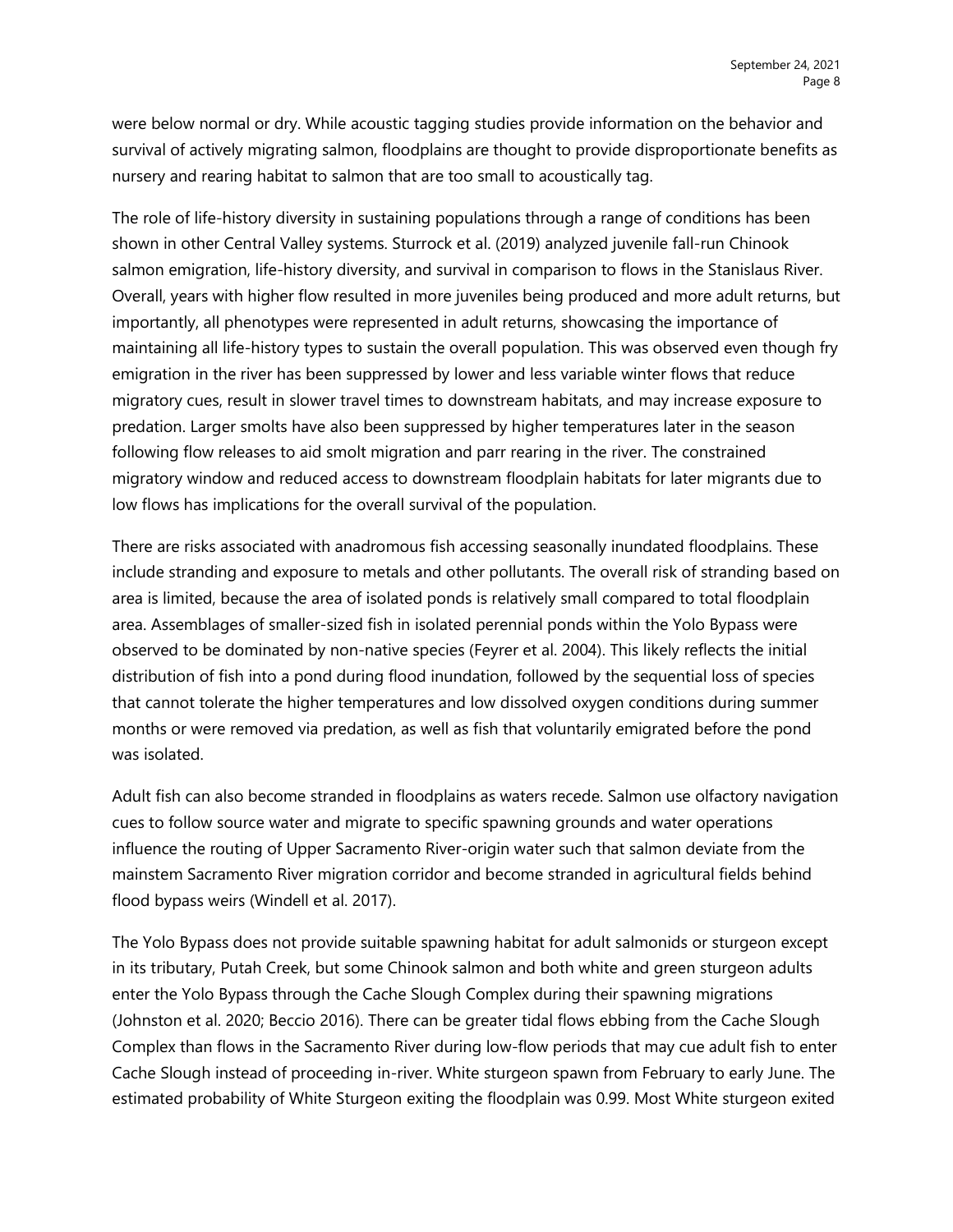the floodplain from April to June, but also returned to the floodplain in September or October. This indicates that White sturgeon may use the floodplain habitat and many exit through the perennial drainage channel. Fall-run Chinook salmon spawn from October to November. The estimated probability of fall-run Chinook salmon exiting the floodplain was only 0.74. Some of the Chinook salmon tagged by Johnston et al. (2020) spawned in Putah Creek, but others did not exit the floodplain and may have been stranded.

Stranding can occur on winter- and spring-run Chinook salmon as well. In some years, flows through bypasses likely result in false migration cues and large numbers of adults traveling up the Colusa Basin Drain for 40 to 70 miles before being blocked at weirs preventing successful migration. In 2013, more than 600 stranded adult winter- and spring-run Chinook salmon were observed, and 312 were rescued and relocated to the mainstem Sacramento River or the Livingston Stone National Fish Hatchery (Killam et al. 2014, Beccio 2016). The loss of adults prior to spawning can be demographically costly to the population (Windell et al. 2017). Initial information about stranding at the Fremont Weir has led to modifications of the fish passage structure that should improve passage (DWR 2020) by allowing adult salmon to avoid stranding, re-enter the Sacramento River, and continue migrating upriver.

The Fremont Weir and weirs on the Sutter Bypass pose significant barriers to green and white sturgeon when the Yolo Bypass stops overtopping. Creating fish passage at this site is a major feature in the Yolo Bypass Fish Passage and Habitat Restoration Program (USBR 2021) and other local planning efforts in the Sutter Bypass. Information about stranding at the Fremont Weir has led to modifications of the fish passage structure that should improve passage (DWR 2020) by allowing adult salmon to re-enter the Sacramento River and continue migrating upriver. Recent and historical records of adult sturgeon and salmon stranding at the Fremont Weir (Beccio 2016) demonstrate that many fish can be stranded, although a population-level effect has been difficult to demonstrate. However, Thomas et al. (2013) modeled a recent stranding event and showed that the magnitude of green sturgeon stranding could have significant impacts on population growth rates and that adult fish passage at Fremont Weir improves the viability of the green sturgeon population.

While floodplains may provide a variety of habitat types and food resources that promote growth and contribute to phenotypic diversity in salmon, these habitats have both legacy contaminants and ongoing use of contaminants that could be harmful to salmon and sturgeon and could warrant consideration as potential impacts. A large risk to juvenile salmonids in floodplains is the potential for bioaccumulation of methylmercury, particularly because of the history of mercury and gold mining in the Coast Range and Sacramento-San Joaquin watershed. Mercury is a neurotoxin and methylmercury is a potent form that forms in anaerobic conditions in aquatic environments and can bioaccumulate in fish through dietary uptake. Methylmercury can affect behavior, growth, reproduction, and survival of fish (Crump and Trudeau 2009). Cache Creek was an area of extensive mercury mining and the long residence time of water in the Yolo Bypass and higher temperatures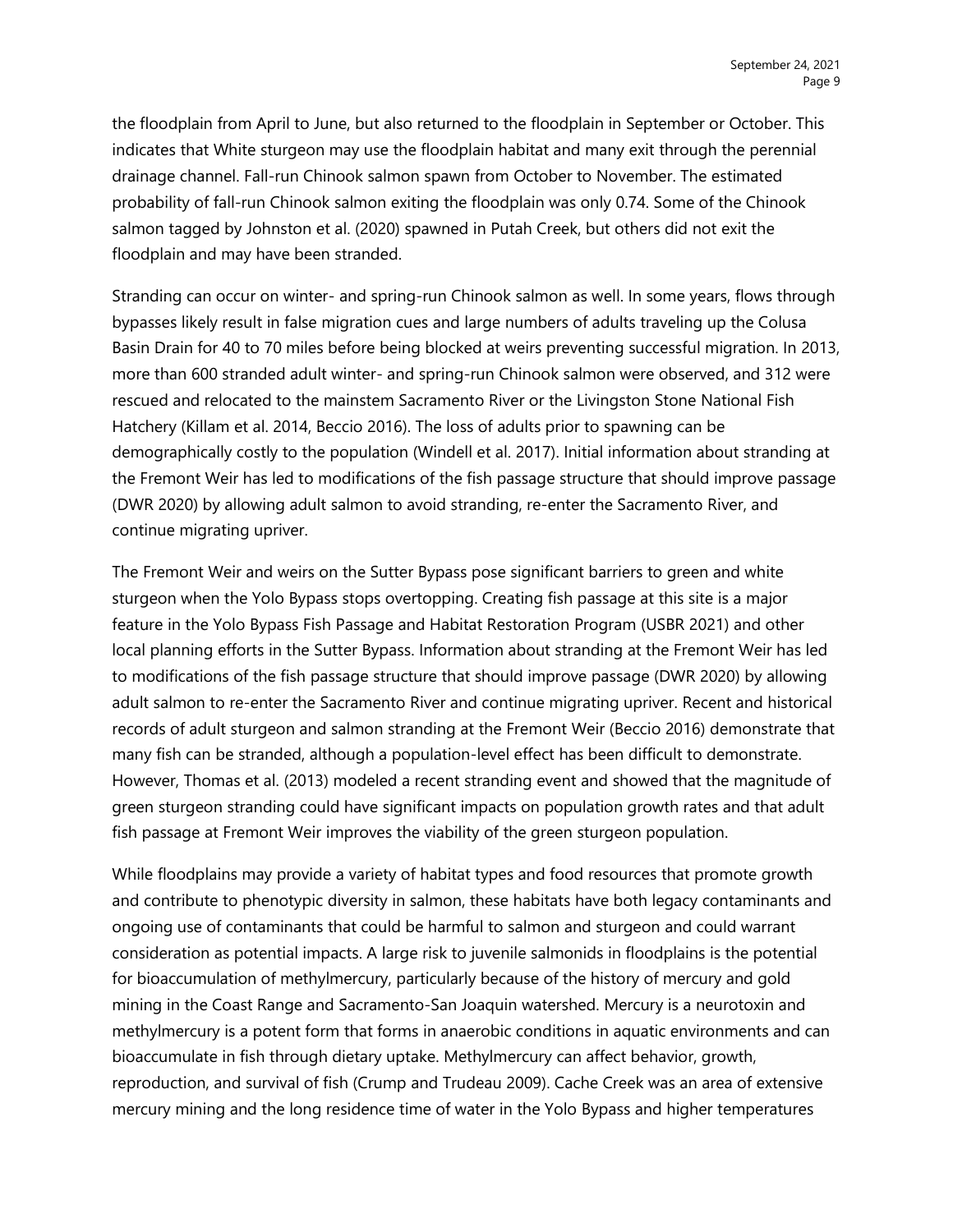may contribute to high production of methylmercury. An evaluation of growth of juvenile Chinook salmon and uptake of methylmercury by Henery et al. (2010) identified increased growth and increased uptake of methylmercury by juvenile Chinook salmon in the floodplain compared to the Sacramento River. However, there was a linear bioaccumulation in drier years dominated by Cache Creek flows and then a leveling of bioaccumulation in wetter years with flood flows coming from the Sacramento River. Several factors may be involved that require further study as to whether the relatively short residence time of juvenile salmon in the floodplain affects the long-term physiology and survival of the fish. Agricultural fields (e.g., rice fields) may be even more likely to contribute to bioaccumulation of mercury. For example, Ackerman and Eagles-Smith (2009) evaluated mercury uptake by mosquitofish and Mississippi silversides in the Yolo Bypass, and total mercury accumulation was much greater in rice fields compared to permanent wetlands. This may be attributed to the shallower water and wetting and drying of the rice fields compared to the deeper permanent wetlands.

Sturgeon are also susceptible to bioaccumulation of contaminants. Sampling of white sturgeon tissue from 1986-1990 indicated that selenium levels are elevated in both adult and juvenile fish at levels approaching chronic and acute effects in other fish (Urquhart et al. 1991; White and Hammond, 1987). Selenium is found in high levels in their common prey items, including native and introduced clams. Similar to white sturgeon, green sturgeon growth, fecundity, and egg size are likely negatively affected by contaminants that persist for a long time in the environment, such as selenium and mercury (Linville 2006). Early life-history stages may also be impacted from maternal effects of selenium exposure.

Numerous invasive species are present in Sacramento Valley floodplains and the Delta that can have direct (e.g., predation or competition) or indirect (e.g., effects on food webs) impacts to anadromous fishes. This includes plant, phytoplankton, invertebrate, and fish species. Non-native invertebrates may be having a major influence on phytoplankton production in the Delta and estuary from herbivory, and non-native fish species can be competitors or predators of native fish species. More information on the effects of invasive species on native anadromous species is needed.

#### **Net Benefit**

As discussed in the previous sections, floodplains generate high rates of primary productivity that supports juvenile salmon growth and life-history diversity, and the primary productivity is also transported into the river downstream and estuary. The overall net benefit to salmon and sturgeon appears to be positive, and further restoration and enhancement of floodplains will help offset some negative effects such as predation by non-native species. However, the potential negative effects of the bioaccumulation of methylmercury and perhaps other chemicals, as well as invasive species, warrant additional investigation.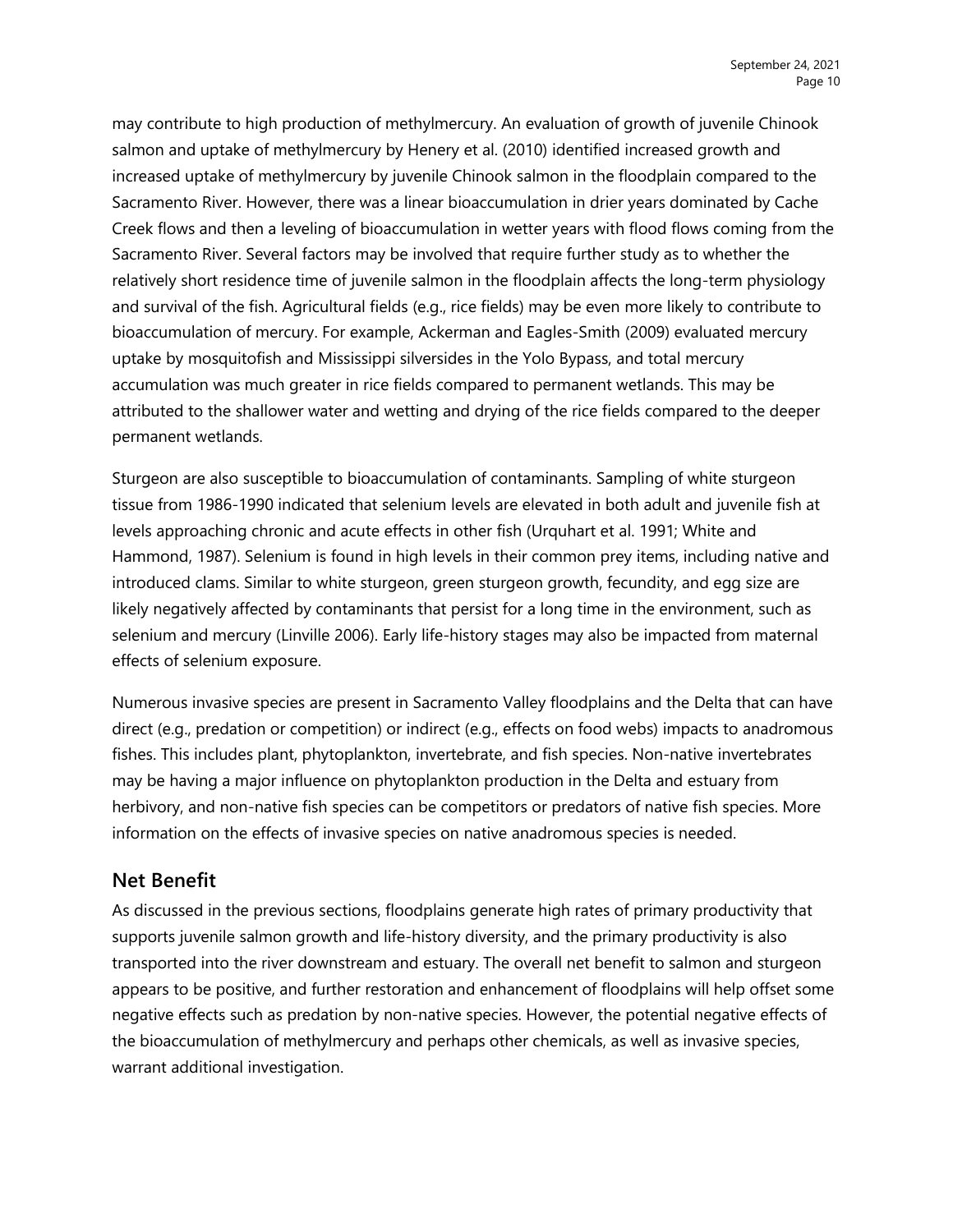The benefits to salmon from occupying floodplain habitats may also extend out into the ocean and to adult returns under certain conditions. The Yolo Bypass and other floodplain and emergent wetland habitats have been shown to provide increased growth rates and resulted in similar or higher survival rates for juvenile Chinook salmon (Sommer et al. 2001; Johnston et al. 2018). Greater survival within a population has been correlated to size (mean length) when migrating through freshwater habitats for spring-run Chinook salmon in the Columbia River basin (Zabel and Achord 2004). This may be attributed to earlier emigration and avoidance of predators and may confer increased survival benefits through the life cycle to adult returns. Larger size at emigration to the ocean has been linked to greater ocean survival. Woodson et al. (2013) evaluated growth rate and survival during the early ocean residence period for fall-run Chinook salmon from the Sacramento-San Joaquin system and found that larger size at ocean entry translated to better survival in years when food may be limiting in the ocean, which could bolster adult returns in years of poor ocean conditions. However, in years when there were abundant food sources in the ocean, size at ocean entry did not make a significant difference.

The biological productivity of the coastal ocean and the Gulf of Farallones rises sharply in the spring when changes in the coastal winds shift currents to a predominantly southward flow, which induces upwelling of nutrient-rich water from the coastal shelf and slope (Lindley et al. 2009). As the timing of this spring transition varies from year to year, natural variation in the timing of ocean entry among and within salmon stocks can be thought of as a bet-hedging strategy that spreads the risk of mortality among individuals arriving at different times and as a result, minimizes the possibility of a complete mismatch between juvenile salmon arrival to the ocean and the availability of their prey (Satterthwaite et al. 2014). As floodplains provide life-history diversity and stock biocomplexity, and maintain salmon population productivity, they help support this bet-hedging strategy that salmon rely on to spread risks and maintain populations through time and environmental variability.

Juvenile salmon use a diversity of habitats to rear along their outmigration route. For example, Phyllis et al. (2018) evaluated strontium isotopes in the otoliths of winter-run Chinook salmon spawners that returned to the Sacramento River and identified that 44% to 65% of the returning adults sampled rear in non-natal areas, including a major portion in the Delta. This indicates that Delta rearing supports a major component of returning adults and may improve smolt-to-adult survival. Unfortunately, strontium isotopes are not different between the mainstem Sacramento River and the Yolo and Sutter bypasses, which may also be important non-natal rearing habitats. Recent work by Bell-Tilcock et al. (In press), shows that the Yolo Bypass has a unique carbon and sulfur isotopic signature recorded in salmon archival tissues like otoliths and eye lenses. Because the layers in otoliths and eye lenses are sequentially formed, the carbon and sulfur values that are incorporated into these tissues are a permanent record of diet and floodplain use throughout a fish's life. This research opens avenues for quantifying the population-level benefits of juvenile floodplain rearing to adult survival.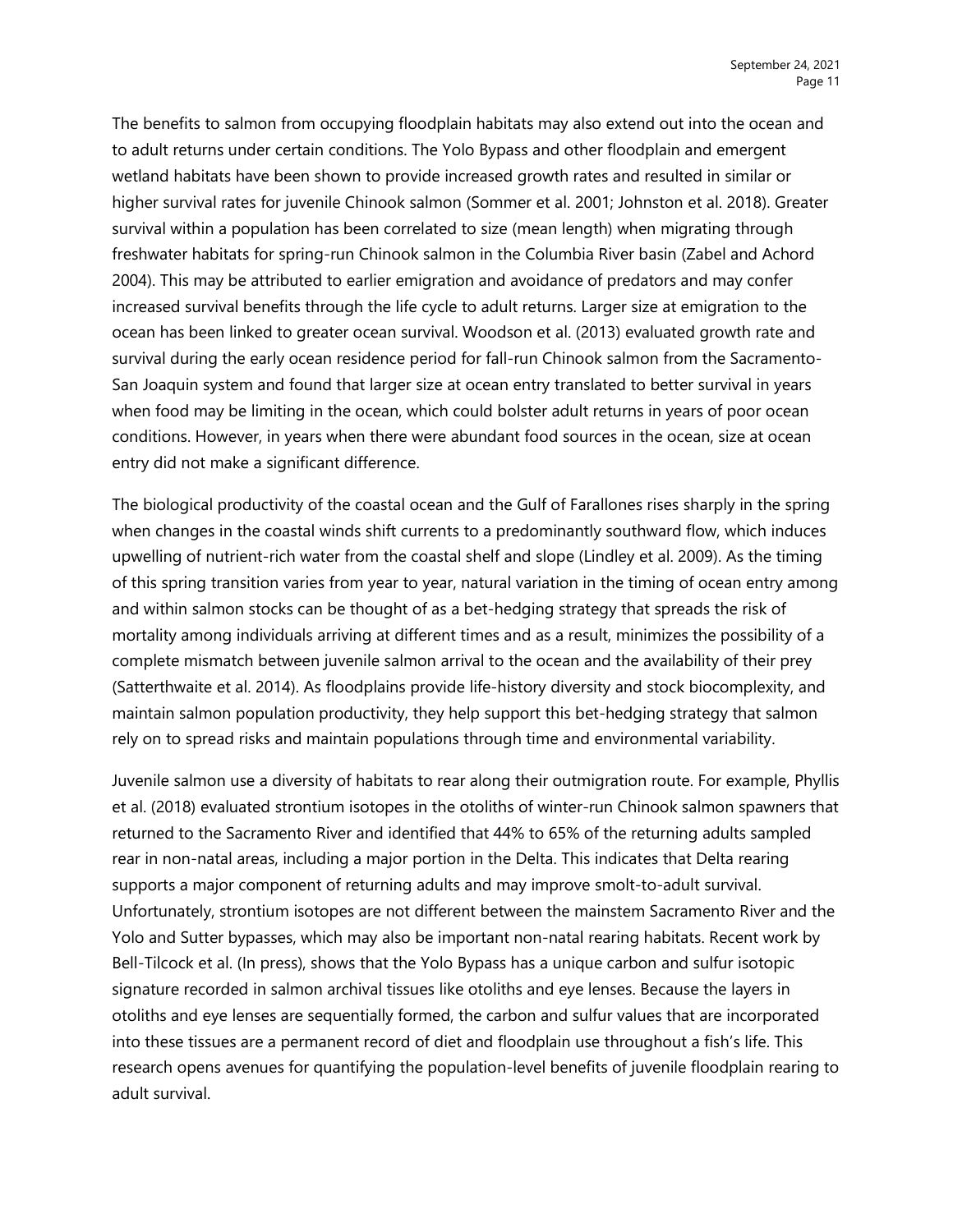Bellido-Leiva et al. (2021) developed a model for winter-run Chinook salmon that connects rearing habitat availability and quality with existing hydrologic conditions (i.e., flow and temperature regimes), which was used to explain the impact of each individual habitat on juvenile development and outmigration success. The model included alternative rearing habitats (e.g., floodplains, river side channels, and tributaries), defined rules of habitat access and use based on hydrologic instream conditions and incorporated a juvenile growth module that combined bioenergetics modeling with empirical growth rates. Based on the model, floodplain habitat contributed to a quarter of salmon out-migrant biomass despite representing less than 18% of the available habitat and less than 10% of total rearing days, and off-channel growth was one of the most sensitive parameters in the model.

In summary, accessing highly productive floodplain habitats by different life-history stages and different stocks provides net benefits to individual growth and the overall productivity. These benefits support the resilience of salmon populations to environmental conditions by diversifying the timing of juvenile salmon and steelhead in-river migrations and ocean entry. This helps spread the risk throughout differing freshwater and ocean conditions via a portfolio effect that buffers populations from adverse events or years that might otherwise reduce the population. Risks associated with floodplains include stranding and legacy contaminants and current use of contaminants, especially the potential for bioaccumulation of methylmercury and selenium. Stranding is being addressed through passage modifications at upstream weirs. Stranding and contaminants both warrant further investigation, along with additional data gaps listed below.

# **Data Gaps**

While this summary of the state of the science shows clear benefits to fish species from floodplain habitats, key data gaps remain. Addressing these gaps would further inform the design and implementation of floodplain restoration and conservation actions that benefit Sacramento-San Joaquin fish populations. These include the following:

- Quantify changes in the survival of juvenile fish that use floodplain habitats relative to those that rear in-river for use in population models to estimate life-cycle benefits from accessing floodplains.
- Quantify if managed floodplain rearing increases or decreases juvenile salmon productivity and life-history diversity.
- Measure adult and juvenile stranding on floodplains among water years and operations and estimating whether the level of stranding has a significant effect on population productivity.
- Relate increased growth rate and enhanced body condition resulting from floodplain rearing to returning adult population size.
- Evaluate whether growth or survival benefits at one life stage (i.e., juvenile) compensate for negative effects at another life stage (i.e., adult stranding).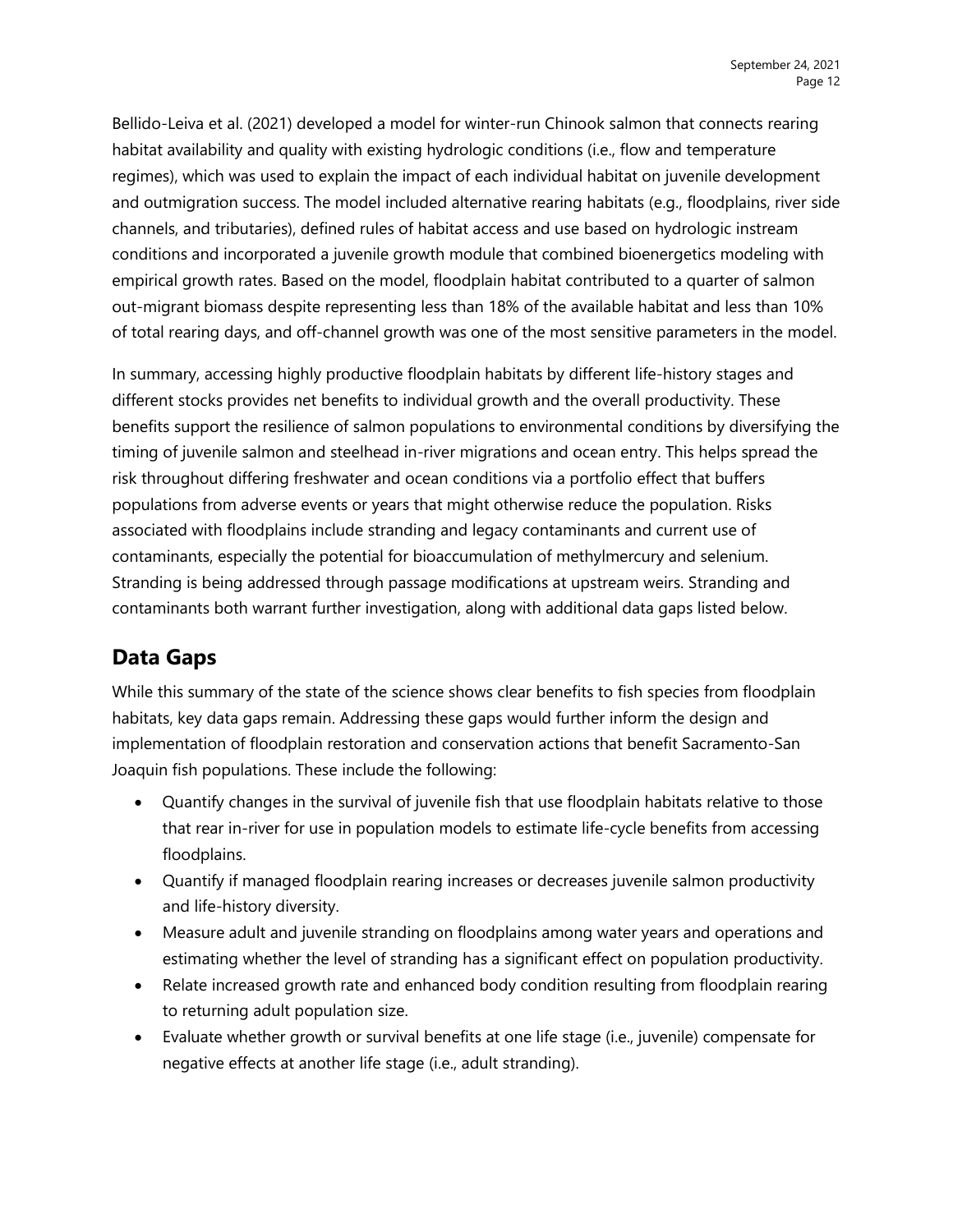- Quantify the trade-offs between mortality on the floodplain and survival at sea on the overall population size.
- Evaluate whether floodplains can be managed to both enhance benefits and mitigate impacts.
- Evaluate to what extent the bioaccumulation of mercury and other contaminants on floodplains affects salmon or sturgeon survival, reproductive success, and ultimately, population-level effects.
- Evaluate predation rates on juvenile salmon by non-native species.
- Evaluate the effect of invasive species on floodplain food webs and whether this affects salmon and sturgeon growth and survival.
- Evaluate whether fish passage criteria for low flows are sufficient for sturgeon passage through notches, weirs, and other openings.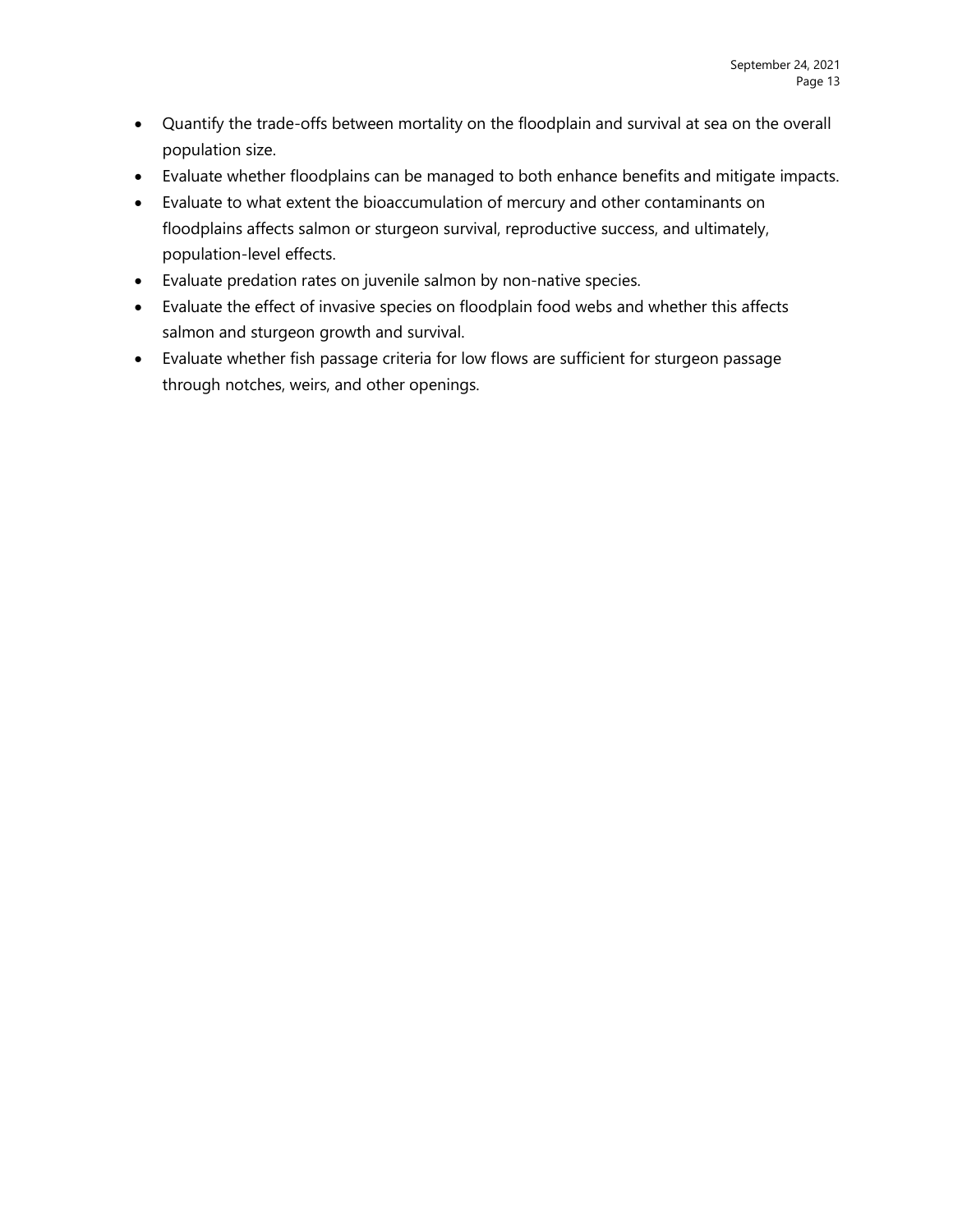### **References**

- Ackerman, J.T. and C.A. Eagles-Smith, 2010. Agricultural Wetlands as Potential Hot Spots for Mercury Bioaccumulation: Experimental Evidence Using Caged Fish. *Environmental Science and Technology* 44:1451-1457.
- Ahearn, D., J. Viers, J. Mount, and R. Dahlgren, 2006. "Priming the Productivity Pump: Flood Pulse Driven Trends in Suspended Algal Biomass Distribution Across a Restored Floodplain. *Freshwater Biology* 51.8 (2006):1417-1433.
- Beccio, M., 2016. *Summary of Fish Rescues Conducted within the Yolo and Sutter Bypasses*. California Department of Fish and Wildlife North Central Region, July 2016.
- Bell-Tilcock, M., C. Jeffres, A. Rypel, N. Fangue, M. Willmes, R. Armstrong, P. Holden, P. Moyle, J. Katz, T. Sommer, L. Conrad, and R. Johnson, In press. "Biogeochemical Processes Create Distinct Isotopic Fingerprints to Track Floodplain Rearing of Juvenile Chinook Salmon." *PLOS ONE*.
- Bellido-Leiva, F.J., R. Lusardi, and J. Lund, 2021. "Modeling the Effect of Habitat Availability and Quality on Endangered Winter-Run Chinook Salmon (*Oncorhynchus tshawytscha*) Production in the Sacramento Valley." *Ecological Modelling* 447(4):109511.
- Benigno, G.M. and T.R. Sommer, 2008. "Just Add Water: Sources of Chironomid Drift in a Large River Floodplain. *Hydrobiologia* 600:297-305. DOI 10.1007/s10750-007-9239-2
- Cloern, J.E., S.M. Safran, L.S. Vaughn, A. Robinson, A.A. Whipple, K.E. Boyer, J.Z. Drexler, R.J. Naiman, J.L. Pinckney, E.R. Howe, and E.A. Canuel, 2021. "On the Human Appropriation of Wetland Primary Production." *Science of the Total Environment* 785:147097.
- Corline, N.J., T. Sommer, C.A. Jeffres, and J. Katz, 2017. "Zooplankton Ecology and Trophic Resources for Rearing Native Fish on an Agricultural Floodplain in the Yolo Bypass, California, USA." *Wetlands and Ecological Management* 25:533-545. DOI 10.1007/s11273-017-9534-2.
- Corline, N.J., R.A. Peek, J. Montgomery, J.V. Katz, and C.A. Jeffres, 2021. "Understanding Community Assembly Rules in Managed Floodplain Food Webs." *Ecosphere 12*(2):e03330.
- Crump, K.L. and V.L. Trudeau, 2009. Mercury-Induced Reproductive Impairment in Fish. *Environmental Toxicology and Chemistry* 28(5):895-907.
- DWR (California Department of Water Resources), 2020. *Fremont Weir Adult Fish Passage Structure, 2019 Annual Technical Memorandum*. Prepared for the National Marine Fisheries Service.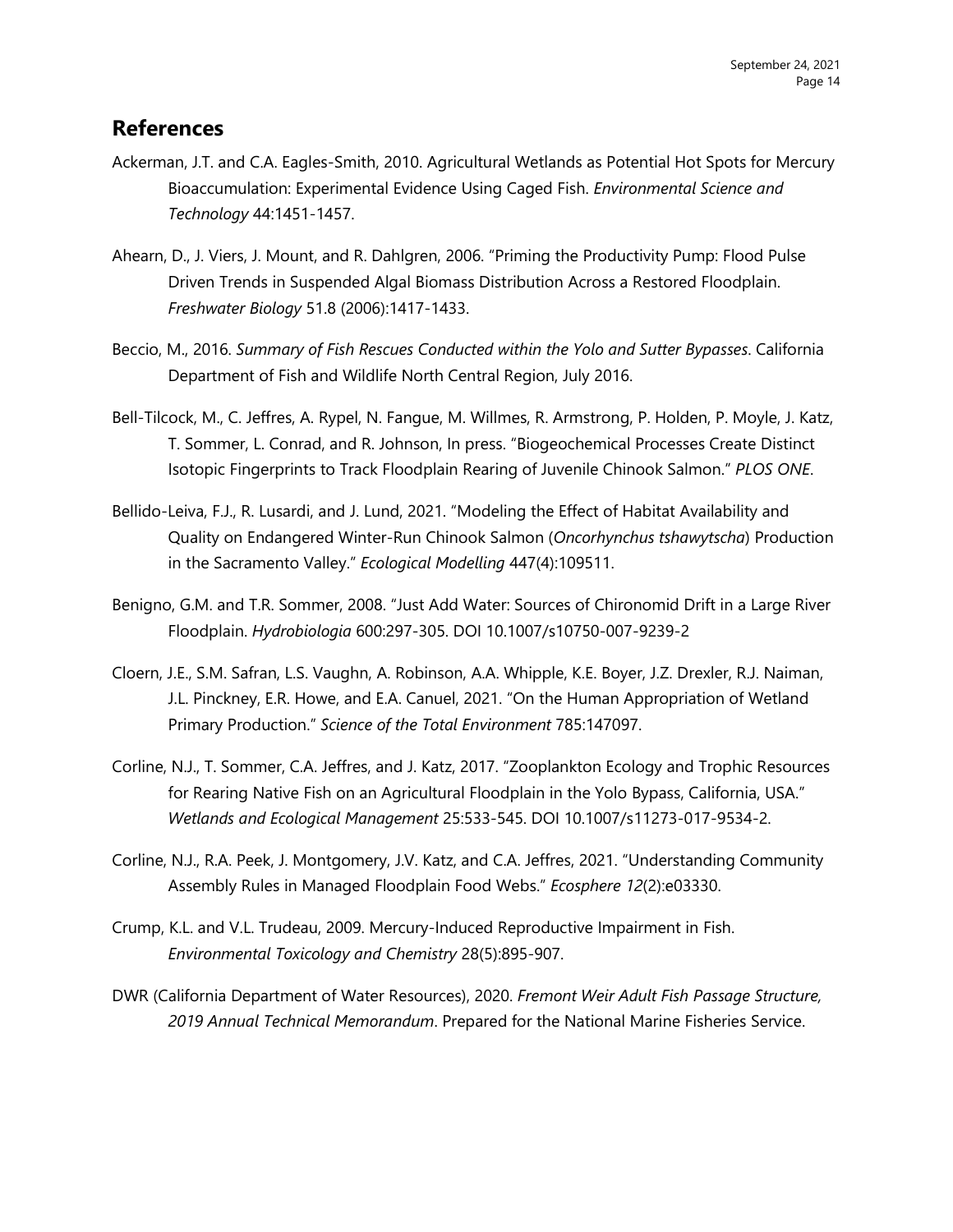- Feyrer, F., T.R. Sommer, S.C. Zeug, G. O'Leary, and W. Harrell, 2004. "Fish Assemblages of Perennial Floodplain Ponds of the Sacramento River (CA), with Implications for the Conservation of Native Fishes." *Fisheries Management and Ecology* 11:335-344.
- Goertler, P.A., T.R. Sommer, W.H. Satterthwaite, and B.M. Schreier, 2017. "Seasonal Floodplain-Tidal Slough Complex Supports Size Variation for Juvenile Chinook Salmon (*Oncorhynchus tshawytscha*)." *Ecology of Freshwater Fish* 27(2):580-593.
- Henery, R.E., T.R. Sommer, and C.R. Goldman, 2010. "Growth and Methylmercury Accumulation Juvenile Chinook Salmon in the Sacramento River and its Floodplain, the Yolo Bypass." *Transactions of the American Fisheries Society* 139:550-563. DOI: 10.1577/T08-112.1.
- Herbold, B., S.M. Carlson, R. Henery, R.C. Johnson, N. Mantua, M. McClure, and T. Sommer, 2018. "Managing for Salmon Resilience in California's Variable and Changing Climate." *San Francisco Estuary and Watershed Science* 16(2).
- Hilborn, R., T. Quinn, D. Schindler, and D. Rogers, 2003. "Biocomplexity and Fisheries Sustainability." *Proceedings of the National Academy of Sciences* 100(11):6564–6568.
- Holmes, E.J., P. Saffarinia, A.L. Rypel, M.N. Bell-Tilcock, J.V. Katz, and C.A. Jeffres, 2021. "Reconciling Fish and Farms: Methods for Managing California Rice Fields as Salmon Habitat." *PLOS ONE* 16(2):e0237686.
- Jeffres, C.A., E.J. Holmes, T.R. Sommer, and J.V.E. Katz, 2020. "Detrital Food Web Drives Aquatic Ecosystem Productivity in a Managed Floodplain." *PLOS ONE* 15(9):e0216019. https://doi.org/10.1371/journal.pone.0216019.
- Jeffres, C.A., J.J. Opperman, and P.B. Moyle, 2008. "Ephemeral Floodplain Habitats Provide Best Growth Conditions for Juvenile Chinook Salmon in a California River." *Environmental Biology of Fishes* 83:449-458.
- Johnston, M., J. Frantzich, M.B. Espe, P. Goertler, G. Singer, T. Sommer, and A.P. Klimley, 2020. "Contrasting the Migratory Behavior and Stranding Risk of White Sturgeon and Chinook Salmon in a Modified Floodplain of California. *Environmental Biology of Fishes*. DOI: 10.1007/s10641-020-00974-9.
- Johnston, M.E., A.E. Steel, M. Espe, T. Sommer, A.P. Klimley, P. Sandstrom, and D. Smith, 2018. "Survival of Juvenile Chinook Salmon in the Yolo Bypass and the Lower Sacramento River, California." *San Francisco Estuary and Watershed Science* 16(2). DOI: 10.15447/sfews.2018v16iss2art4.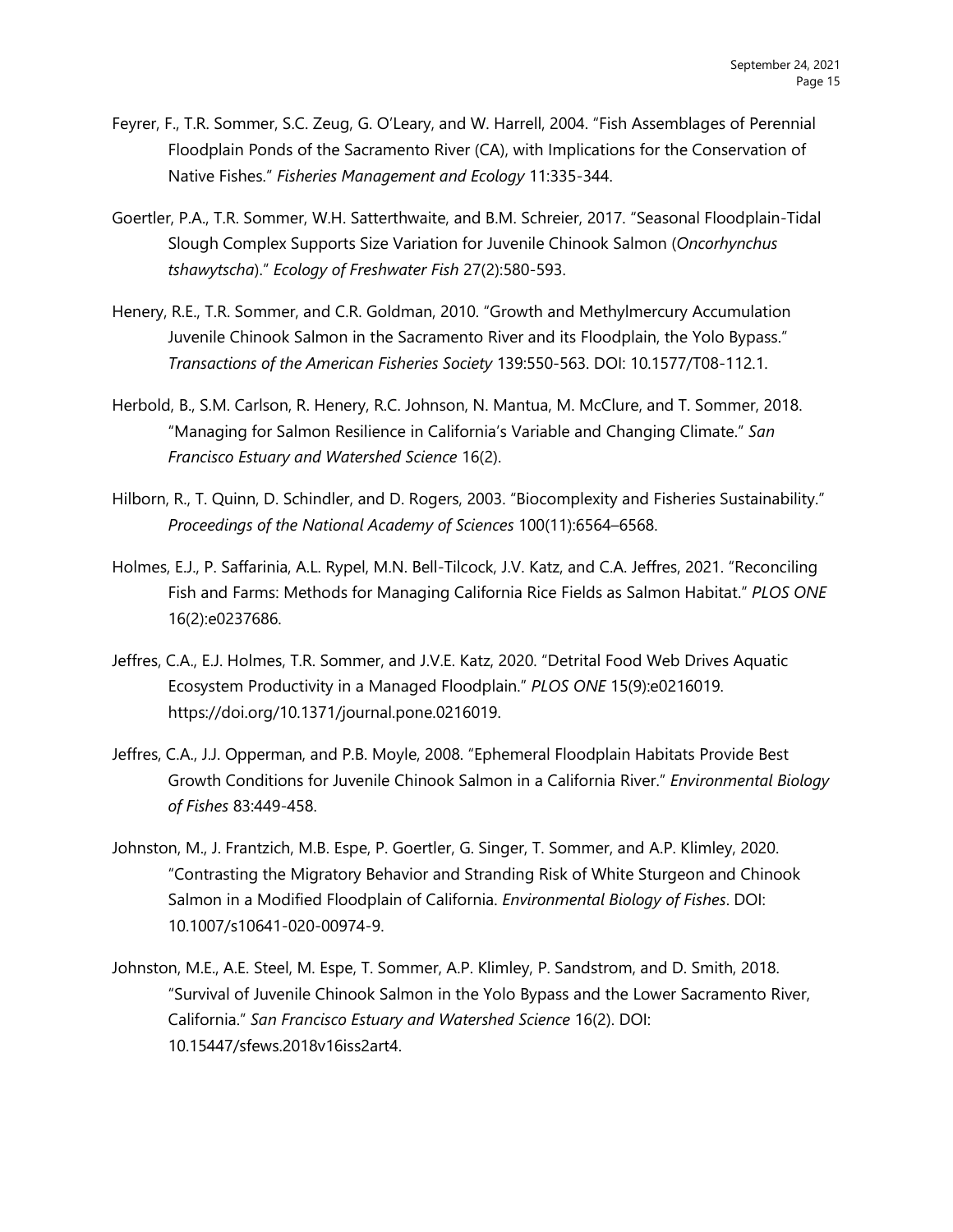- Junk, W.J., P.B. Bayley, and R.E. Sparks, 1989. "The Flood Pulse Concept in River-Floodplain Systems*.*" *Canadian Special Publication of Fisheries and Aquatic Sciences 106: Proceedings of the International Large River Symposium (LARS)*. Edited by D.P. Dodge. pp: 110-127.
- Katz, J.V.E., C. Jeffres, J.L. Conrad, T.R. Sommer, J. Martinez, S. Brumbaugh, N. Corline, and P.B. Moyle, 2017. "Floodplain Farm Fields Provide Novel Rearing Habitat for Chinook Salmon. *PLOS ONE* 12(6):e0177409. Available at:<https://doi.org/10.1371/journal.pone.0177409>
- Killam, D., M. Johnson, and R. Revnak, 2014. *Chinook Salmon Populations of the Upper Sacramento River Basin in 2013*. RBFO Technical Report No. 02-2014.
- Lindley, S.T., C.B. Grimes, M.S. Mohr, W. Peterson, J. Stein, J.T. Anderson, L.W. Botsford, D.L. Bottom, C.A. Busack, T.K. Collier, J. Ferguson, J.C. Garza, A.M. Grover, D.G. Hankin, R.G. Kope, P.W. Lawson, A. Low, R.B. MacFarlane, K. Moore, M. Palmer-Zwahlen, F.B. Schwing, J. Smith, C. Tracy, R. Webb, B.K. Wells, and T.H. Williams, 2009. *What Caused the Sacramento River Fall Chinook Stock Collapse?* Pre-publication report to the Pacific Fishery Management Council. March 18, 2009.
- Linville, R.G., 2006. Effects of excess selenium on the health and reproduction on White Sturgeon (*Acipenser medirostris*): Implications for San Francisco Bay-Delta. Ph.D., Department of Animal Science, University of California, Davis.
- Mahardja, B., J.A. Hobbs, N. Ikemiyagi, A. Benjamin, and A.J. Finger, 2019. "Role of Freshwater Floodplain-Tidal Slough Complex in the Persistence of the Endangered Delta Smelt." *PLOS ONE* 14(1):e0208084. Available at:<https://doi.org/10.1371/journal.pone.0208084>
- Phyllis, C.C., A.M. Sturrock, R.C. Johnson, and P.K. Weber, 2018. "Endangered Winter-Run Chinook Salmon Rely on Diverse Rearing Habitats in a Highly Altered Landscape." *Biological Conservation* 217:358-362.
- Poff, N.L. and J.K.H. Zimmerman, 2010. "Ecological Responses to Altered Flow Regimes: A Literature Review to Inform the Science and Management of Environmental Flows." *Freshwater Biology* 55:194-205.
- Satterthwaite, W.H., S.M. Carlson, S.D. Allen-Moran, S. Vincenzi, S.J. Bograd, and B.K. Wells, 2014. "Match-Mismatch Dynamics and the Relationship Between Ocean-Entry Timing and Relative Ocean Recoveries of Central Valley Fall-Run Chinook Salmon." *Marine Ecology Progress Series* 511:237-248.
- Schemel, L.E., T.R. Sommer, A.B. Muller-Solger, and W.C. Harrell, 2004. "Hydrologic Variability, Water Chemistry, and Phytoplankton Biomass in a Large Floodplain of the Sacramento River, California, USA." *Hydrobiologia* 513:129-139.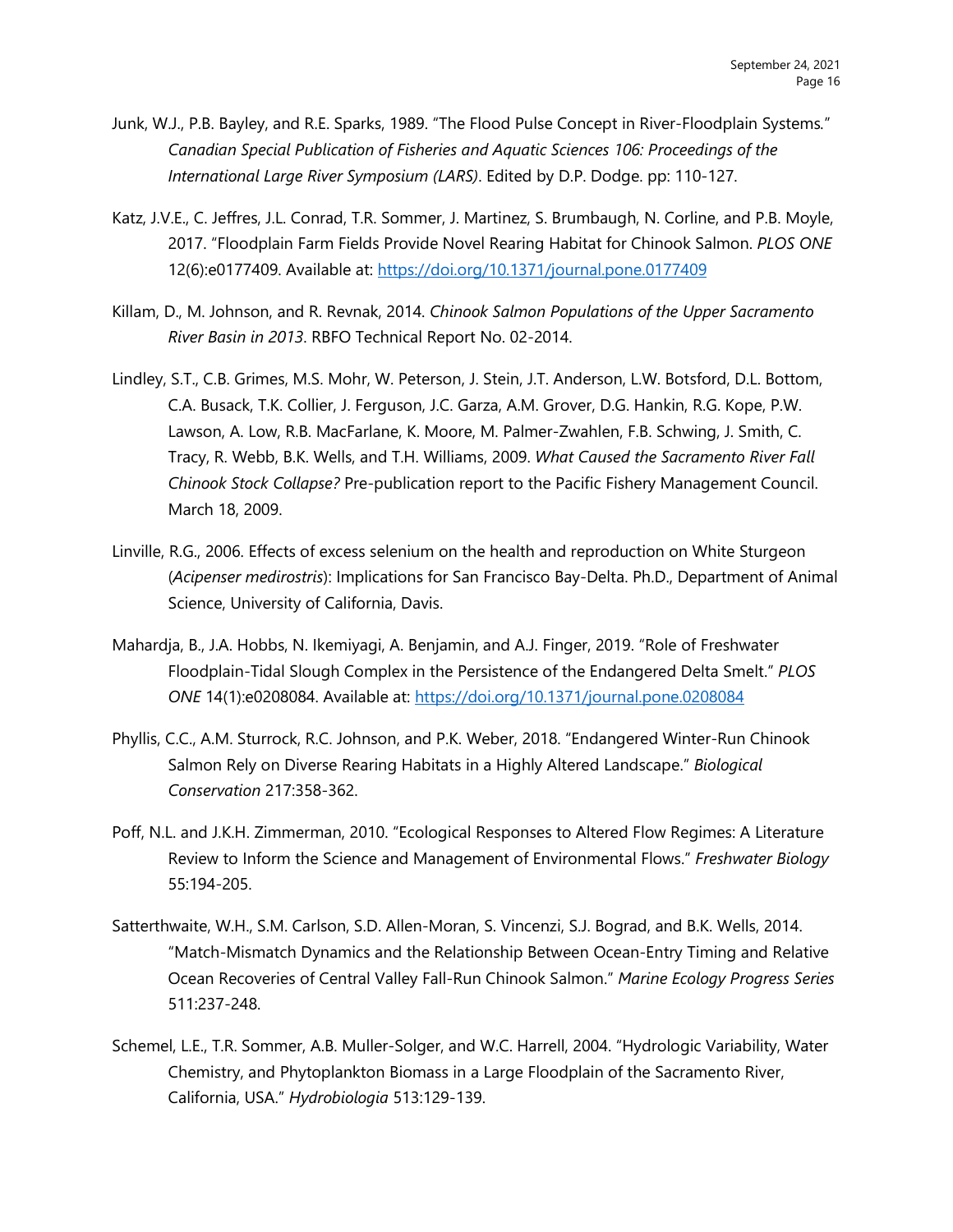- Scofield, N.B., 1913. "A General Report on a Quinnat Salmon Investigation, Carried on During the Spring and Summer of 1911." *California Division of Fish and Game Fish Bulletin* 1:35-41.
- SFEI (San Francisco Estuary Institute), 2014. *A Delta Transformed: Ecological Functions, Spatial Metrics, and Landscape Change in the Sacramento-San Joaquin Delta*. Available at: <https://www.sfei.org/node/4530#sthash.Z5DrY37z.dpbs>
- Sommer, T.R., M.L. Nobriga, W.C. Harrell, W. Batham, and W.J. Kimmerer, 2001. "Floodplain Rearing of Juvenile Chinook Salmon: Evidence of Enhanced Growth and Survival. *Canadian Journal of Fisheries and Aquatic Science* 58:325-333. DOI: 10.1139,cjfas58-2-325
- Sommer, T.R., W.C. Harrell, R. Kurth, F. Feyrer, S.C. Zeug, and G. O'Leary, 2004. "Ecological Patterns of Early Life Stages of Fishes in a Large-River Floodplain of the San Francisco Estuary." *American Fisheries Society Symposium* 39:111-123.
- Sommer, T.R., W.C. Harrell, and M.L. Nobriga, 2005. "Habitat Use and Stranding Risk of Juvenile Chinook Salmon on a Seasonal Floodplain. *North American Journal of Fisheries Management* 25:1493-1504.
- Sommer, T., B. Schreier, J.L. Conrad, L. Takata, B. Serup, R. Titus, C. Jeffres, E. Holmes, and J. Katz, 2020. "Farm to Fish: Lessons from a Multi-Year Study on Agricultural Floodplain Habitat." *San Francisco Estuary and Watershed Science* 18(3).
- Sturrock, A.M., S.M. Carlson, J.D. Wikert, T. Heyne, S. Nussle, J.E. Merz, H.J.W. Sturrock, and R.C. Johnson, 2019. "Unnatural Selection of Salmon Life Histories in a Modified Riverscape. *Global Change Biology* 26:1235-1247. DOI: 10.1111/gcb.14896
- Takata, L., T.R. Sommer, J.L. Conrad, and B.M. Schreier, 2017. "Rearing and Migration of Juvenile Chinook Salmon (*Oncorhynchus tshawytscha*) in a Large River Floodplain. *Environmental Biology of Fish*. DOI 10.1007/s10641-017-0631-0
- Thomas, M.J., M.L. Peterson, N. Friedenberg, J.P. Van Eenennaam, J.R. Johnson, J.J. Hoover, and A.P. Klimley, 2013. "Stranding of Spawning Run Green Sturgeon in the Sacramento River: Post-Rescue Movements and Potential Population-Level Effects." *North American Journal of Fisheries Management* 33: 287-297.
- Tockner, K., F. Malard, and J.V. Ward, 2000. "An Extension of the Flood Pulse Concept." *Hydrological Processes* 14:2861-2883. DOI: 10.1002/1099-1085(200011/12)14:16/17<2861:AID-HYP124>3.0.CO;2-F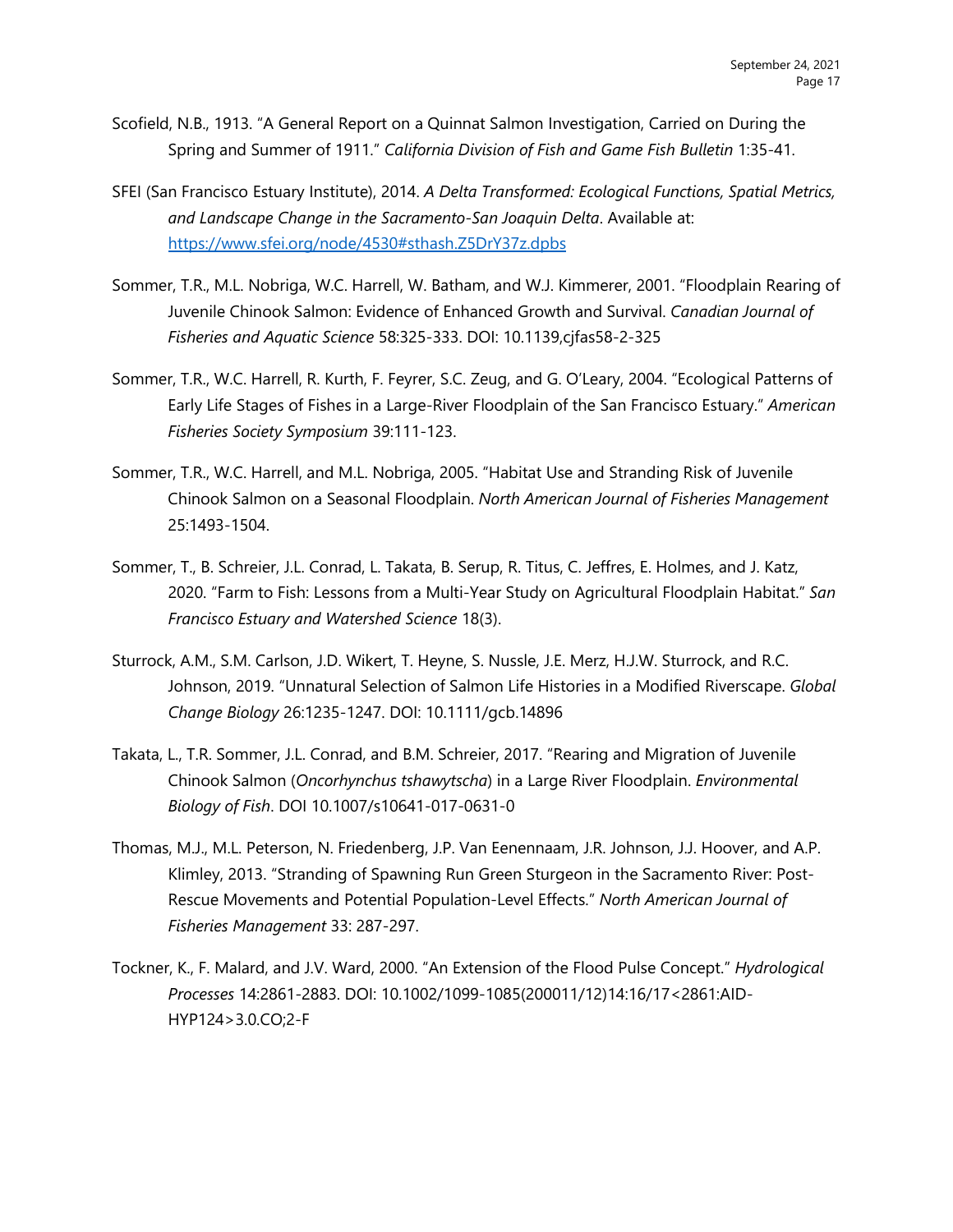- Tockner, K. and J.A. Stanford, 2002. "Review of: *Riverine Floodplains: Present Status and Future Trends*." *Biological Science Faculty Publications* 166. Available at: [https://scholarworks.umt.edu/biosci\\_pubs/166](https://scholarworks.umt.edu/biosci_pubs/166)
- Urquhart, K.A.F., K. Regalado, J. Carlson, P.S. Hofman, L. Puckett, F.G. Wernette, and J.R. White, 1991. Selenium Verification Study 1988-1990. California Water Resources Control Board, publication 91-2-WQ.
- USBR (U.S. Bureau of Reclamation), 2021. Yolo Bypass Salmonid Habitat Restoration and Fish Passage. Available at:<https://www.usbr.gov/mp/bdo/yolo-bypass.html>
- Ward, J.V., K. Tockner, U. Uehlinger, and F. Malard, 2001. "Understanding natural patterns and processes in river corridors as the basis for effective river restoration." *Regulated Rivers: Research & Management* 17: 311-323. DOI: 10.1002/rrr.646.
- Whipple, A.A., R.M. Grossinger, D. Rankin, B. Stanford, and R.A. Askevold, 2012. Sacramento-Sa Joaquin Delta Historical Ecology Investigations: Exploring Pattern and Process. Prepared for the California Department of Fish and Game and Ecosystem Restoration Program. A Report of SFEI-ASC's Historical Ecology Program, Publication #672. San Francisco Estuary Institute-Aquatic Science Center, Richmond, CA.
- White, J.R. and D. Hammond, 1987. Selenium Verification Study 1986. A report to the California Water Resources Control Board, May 1987.
- Williams, P.B., E. Andrews, J.J. Opperman, S. Bozkurt, and P.B. Moyle, 2009. "Quantifying Activated Floodplains on a Lowland Regulated River: Its Application to Floodplain Restoration in the Sacramento Valley." *San Francisco Estuary and Watershed Science 7*(1).
- Williams, J.G., 2012. "Juvenile Chinook Salmon (*Oncorhynchus tshawytscha*) in and Around the San Francisco Estuary." *San Francisco Estuary and Watershed Science* 10(3).
- Windell S., P. Brandes, L. Conrad, J. Ferguson, P. Goertler, B. Harvey, J. Heublein, J. Israel, D. Kratville, J. Kirsch, et al., 2017. *Scientific Framework for Assessing Factors Influencing Endangered Sacramento River Winter-Run Chinook Salmon (Oncorhynchus tshawytscha) Across the Life Cycle*. U.S. Department of Commerce, NOAA Technical Memorandum NMFSSWFSC-586.
- Wohl, E., J. Castro, B. Cluer, D. Merritts, P. Powers, B. Staab, and C. Thorne, 2021. "Rediscovering, Reevaluating, and Restoring Lost River-Wetland Corridors. *Frontiers in Earth Science* 9:653623. DOI: 10.3389/feart.2021.653623